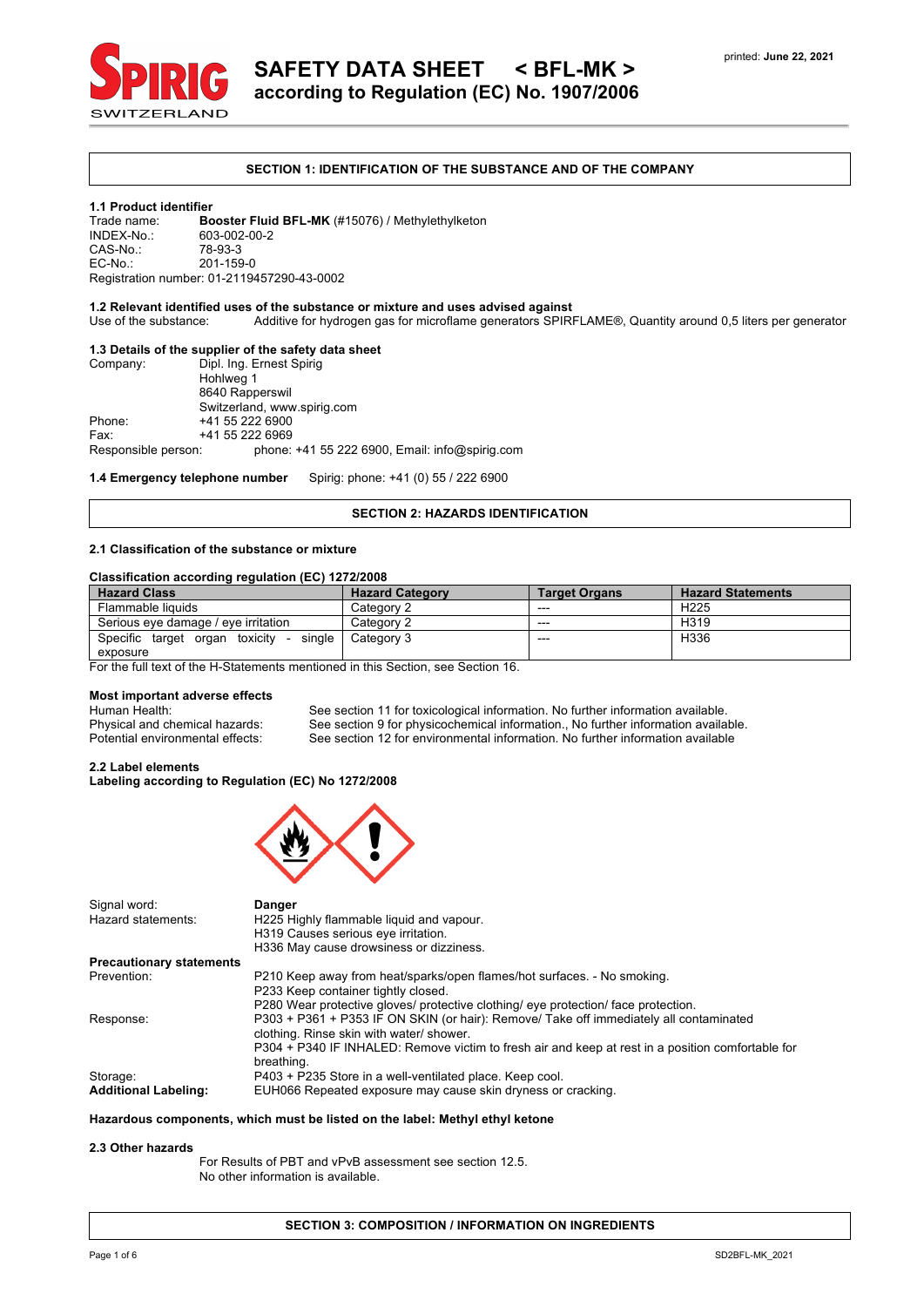

# **3.1 Substances**

| <b>Hazardous Components</b>         | Amount $\{\% \}$ | Classification (Regulation (EC) No 1272/2008) |                          |  |
|-------------------------------------|------------------|-----------------------------------------------|--------------------------|--|
|                                     |                  | Hazard class / Hazard category                | <b>Hazard statements</b> |  |
| Methyl ethyl ketone                 | 93               | Flam. Lig.2                                   | H <sub>225</sub>         |  |
| INDEX-No.: 606-002-00-3             |                  | Eve Irrit. 2                                  | H <sub>3</sub> 19        |  |
| CAS-No.: 78-93-3                    |                  | STOT SE3                                      | H336                     |  |
| EC-No.: 201-159-0                   |                  |                                               |                          |  |
| Registration: 01-2119457290-43-xxxx |                  |                                               |                          |  |
| <b>Additives</b>                    | 7%               | No hazardous component                        |                          |  |

For the full text of the R-phrases mentioned in this Section, see Section 16.

For the full text of the H-Statements mentioned in this Section, see Section 16.

# **SECTION 4: FIRST AID MEASURES**

# **4.1 Description of first aid measures**

General advice: Remove from exposure, lie down. Remove to fresh air. If breathing is irregular or stopped, administer artificial respiration. Take off all contaminated clothing immediately. Consult a physician.

If inhaled: Remove to fresh air. Obtain medical attention. If unconscious place in recovery position and seek medical advice. In case of skin contact: Wash off immediately with soap and plenty of water. If skin irritation persists, call a physician. In case of eye contact: Rinse immediately with plenty of water, also under the eyelids, for at least 5 minutes. Consult a physician.<br>If swallowed: Clean mouth with water and drink afterwards plenty of water. If swallowed, Clean mouth with water and drink afterwards plenty of water. If swallowed, do not induce vomiting – seek medical advice.

### **4.2 Most important symptoms and effects, both acute and delayed**

| Symptoms: |  |  | No information available |  |  |
|-----------|--|--|--------------------------|--|--|
|           |  |  |                          |  |  |

Effects: No information available

# **4.3 Indication of any immediate medical attention and special treatment needed**

Treat symptomatically. No further information available.

# **SECTION 5: FIREFIGHTING MEASURES**

# **5.1 Extinguishing media**

Suitable extinguishing media: Use water spray, alcohol-resistant foam, dry chemical or carbon dioxide. Unsuitable extinguishing media: High volume water jet

### **5.2 Special hazards arising from the substance or mixture**

Specific hazards during firefighting: Highly flammable, vapors may form explosive mixtures with air. Hazardous decomposition products formed under fire conditions. Carbon oxides

# **5.3 Advice for firefighters**

| In the event of fire, wear self-contained breathing apparatus. Wear appropriate body |
|--------------------------------------------------------------------------------------|
| protection (full protective suit)                                                    |
| Cool closed containers exposed to fire with water spray. Collect contaminated fire   |
| extinguishing water separately. This must not be discharged into drains.             |
|                                                                                      |

### **SECTION 6: ACCIDENTAL RELEASE MEASURES**

### **6.1 Personal precautions, protective equipment and emergency procedures**

Personal precautions: Use personal protective equipment. Keep people away from and upwind of spill/leak. Provide adequate ventilation. Keep away from heat and sources of ignition. Avoid contact with skin and eyes. Do not breathe gas/fumes/vapor/spray.

# **6.2 Environmental precautions**

Do not flush into surface water or sanitary sewer system. If the product contaminates rivers and lakes or drains inform respective authorities. Avoid subsoil penetration. Local authorities should be advised if significant spillages cannot be contained.

# **6.3 Methods and materials for containment and cleaning up**

Ensure adequate ventilation. This material and its container must be disposed of as hazardous waste. Contain spillage, and then collect with non-combustible absorbent material, (e.g. sand, earth, diatomaceous earth, vermiculite) and place in container for disposal according to local / national regulations (see section 13).

# Further information: Treat recovered material as described in the section "Disposal considerations".

### **6.4 Reference to other sections**

For personal protection see section 8.

# **SECTION 7: HANDLING AND STORAGE**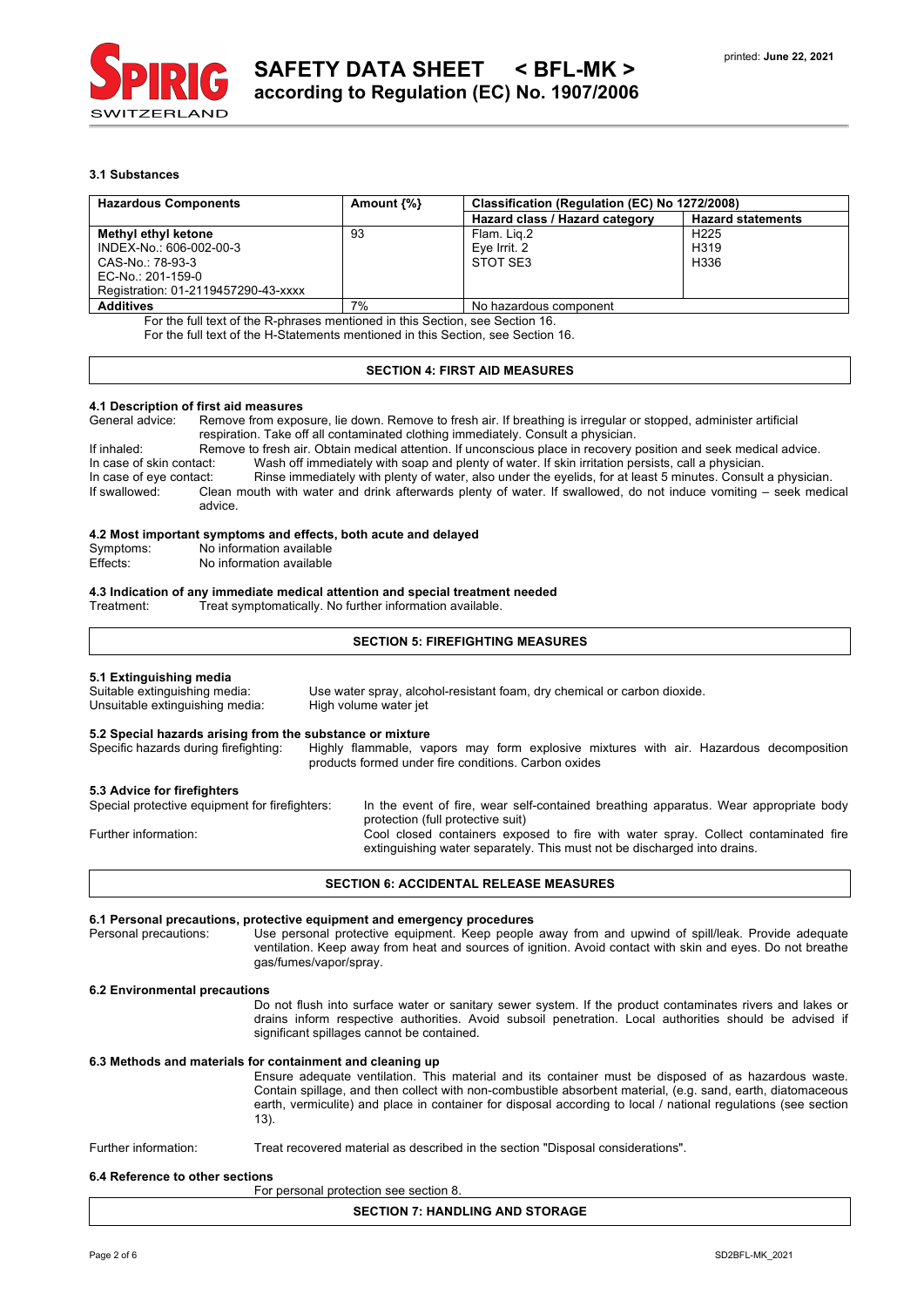

## **7.1 Precautions for safe handling**

#### Advice on safe handling:

- Handle in accordance with good industrial hygiene and safety practice. Avoid contact with the skin and the eyes. Keep container tightly closed. Provide sufficient air exchange and/or exhaust in workrooms. Emergency eye wash fountains and emergency showers should be available in the immediate vicinity.
- Hygiene measures: Take off all contaminated clothing immediately. Do not breathe gas/fumes/vapor/spray. Avoid contact with the skin and the eyes. Keep away from food, drink and animal feeding stuffs. Smoking, eating anddrinking should be prohibited in the application area. Wash hands before breaks and at the end of workday.

# **7.2 Conditions for safe storage, including any incompatibilities**

Requirements for storage areas and containers:

Keep in an area equipped with solvent resistant flooring.

Suitable materials for containers: Mild steel; Stainless steel;

Unsuitable materials for containers: Aluminium;

Keep away from heat and sources of ignition. Keep in a dry, cool and well-ventilated place.

Advice on protection against fire and explosion:

Use only in an area containing explosion proof equipment. Use only explosion-proof equipment. Combustible Liquids; Vapors may form explosive mixtures with air. Vapors are heavier than air and may spread along floors. Keep away from sources of ignition - No smoking. Take measures to prevent the build up of electrostatic charge. .

Fire-fighting class: Highly flammable and extremely fast burning down; Flp < 21°C

Further information on storage conditions:

Keep tightly closed in a dry and cool place. Keep in a well-ventilated place. Keep away from heat. Store in cool place. Advice on common storage: Store in accordance with the particular national regulations.<br>German storage class: 3 Flammable liguids

German storage class:

#### **7.3 Specific end use(s)**

Additive for hydrogen gas for microflame generators SPIRFLAME®, Quantity around 0,5 liters per generator

# **SECTION 8: EXPOSURE CONTROLS / PERSONAL PROTECTION**

# **8.1 Control parameters**

#### **Other occupational exposure limit values**

# **Component: Methyl ethyl ketone CAS-Nr. 78-93-3**

SUVA If in compliance with the OEL and BEL values, then there should be no risk of reproductive damage. SUVA, short term exposure limit (STEL): 200 ppm, 590 mg/m3 SUVA, Skin designation: Can be absorbed through the skin. SUVA, Time weighted average: 200 ppm, 590 mg/m3

EU ELV, short term exposure limit (STEL): 300 ppm, 900 mg/m3 indicative EU ELV, Time weighted average (TWA): 200 ppm, 600 mg/m3 indicative

#### **8.2 Exposure controls**

# **Appropriate engineering controls**

Refer to protective measures listed in sections 7 and 8.

# **Personal protective equipment**

Respiratory protection: Use respirator with appropriate filter if vapors or aerosol are released. Recommended Filter type: A<br>Hand protection: Wear suitable gloves. Take note of the information given by the producer concern Wear suitable gloves. Take note of the information given by the producer concerning permeability and break through times, and of special workplace conditions (mechanical strain, duration of contact). Protective gloves should be replaced at first signs of wear.

| Material           | Butyl-rubber |
|--------------------|--------------|
| Break through time | $>= 60$ min  |
| Glove thickness    | $0.5$ mm     |

| Eye protection:           | Tightly fitting safety goggles |
|---------------------------|--------------------------------|
| Skin and body protection: | impervious clothing            |

#### **Environmental exposure controls**

General advice: Do not flush into surface water or sanitary sewer system. If the product contaminates rivers and lakes or drains inform respective authorities. Avoid subsoil penetration. Local authorities should be advised if significant spillages cannot be contained.

# **SECTION 9: PHYSICAL AND CHEMICAL PROPERTIES**

# **9.1 Information on basic physical and chemical properties**

| Form:                | liquid            |
|----------------------|-------------------|
| Color                | colorless         |
| Odor:                | acetone-like      |
| Odor threshold:      | no data available |
| pH:                  | not applicable    |
| Melting point/range: | $-86 °C$          |
| Boiling point/range: | 79 - 81 °C        |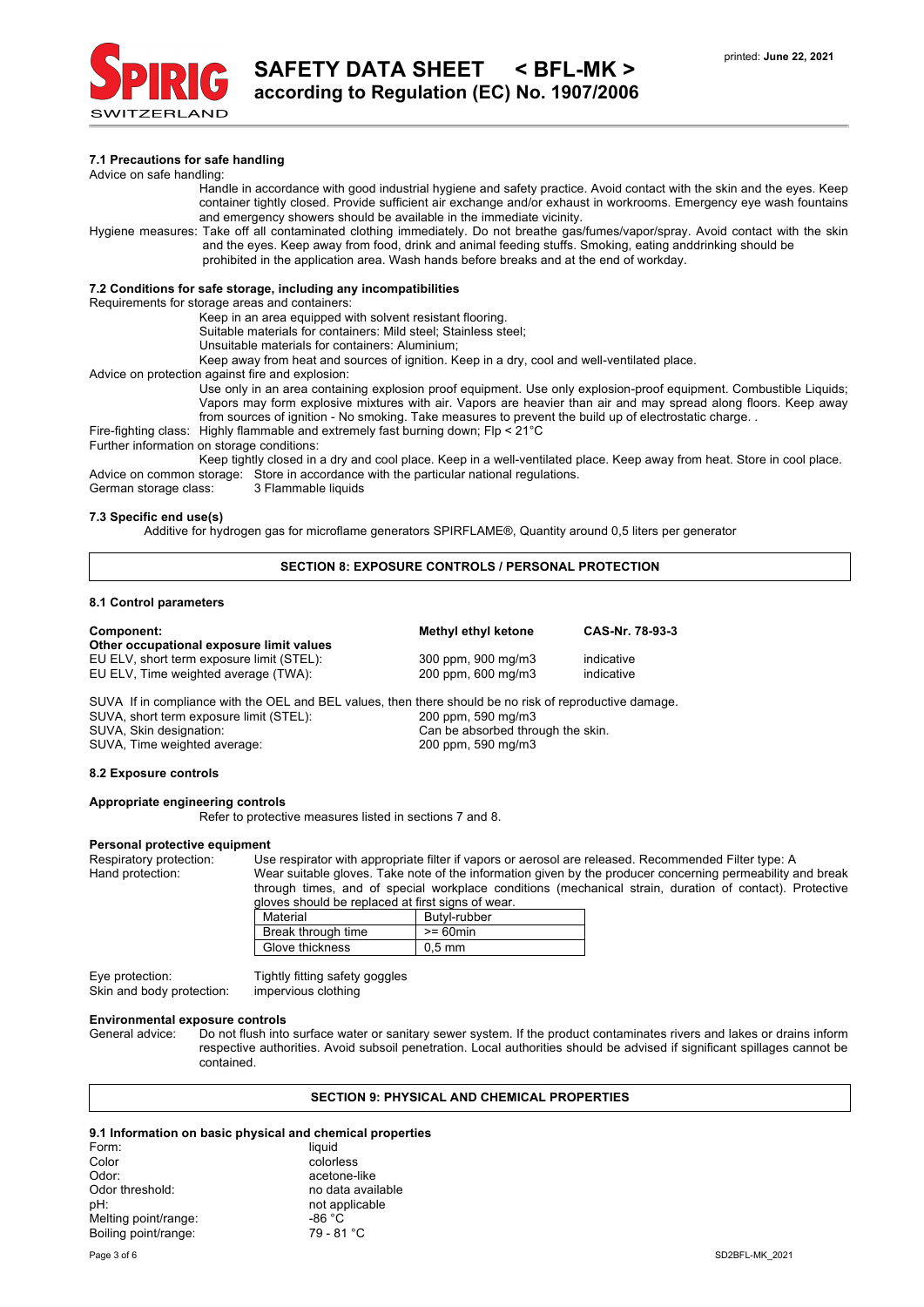

# **SAFETY DATA SHEET < BFL-MK > according to Regulation (EC) No. 1907/2006**

Flash point:  $-6 °C$  (closed cup)<br>Evaporation rate:  $-6 °C$  no data available Evaporation rate:<br>Flammability (solid, gas): Formation of explosive air/vapor mixtures is possible.<br>1,8 Vol-% Lower Explosion limit: 1,8 Vol-% Upper Explosion limit:<br>Vapor pressure: at 20 °C: 101 hPa Relative Vapor density: 2,5 Density: at 20°C: 0,805 g/cm3<br>Water solubility: at 20°C: 271 g/l Water solubility: at 20°C: 271<br>Partition coefficient: n-octanol/water: log Kow 0,29 Partition coefficient: n-octanol/water: Auto-ignition temperature: 514°C<br>Thermal decomposition: Can be Thermal decomposition: Can be distilled at normal pressure without decomposition<br>Viscosity, dynamic:  $0,40$  mPa.s. (at 20°C) Viscosity, dynamic: 0,40 mPa.s. (at 20°C)<br>Explosivity: Formation of explosive Formation of explosive air/vapor mixtures is possible. Oxidizing properties: no data available

# **9.2 Other information**

Molecular weight: 72,11 g/mol

# **SECTION 10: STABILITY AND REACTIVITY**

#### **10.1 Reactivity**

Advice: No information available

#### **10.2 Chemical stability**

No decomposition if stored and applied as directed. No further information available.

#### **10.3 Possibility of hazardous reactions**

Hazardous reactions: Incompatible with oxidizing agents

# **10.4 Conditions to avoid**

Heat, flames and sparks. Thermal decomposition: Can be distilled at normal pressure without decomposition.

# **10.5 Incompatible materials**

Materials to avoid: **Oxidizing agents** 

# **10.6 Hazardous decomposition products**

No information available.

# **SECTION 11: TOXICOLOGICAL INFORMATION**

# **11.1 Information on toxicological effects**

Other toxic properties:

| <b>Component Methyl ethyl ketone</b>            | CAS-Nr. 78-93-3                                                                                                                                                                                                                                                                                   |
|-------------------------------------------------|---------------------------------------------------------------------------------------------------------------------------------------------------------------------------------------------------------------------------------------------------------------------------------------------------|
| Repeated dose toxicity:<br>Further information: | Liver injury may occur. Danger of serious damage to health by prolonged exposure.<br>Inhalation of high vapor concentrations may cause symptoms like headache, dizziness, tiredness,<br>nausea and vomiting. Chronic exposure may cause dermatitis. Irritating to eyes and respiratory<br>system. |

| Acute Toxicity: | Oral:       | LD50: 2054 mg/kg (rat, male, OECD 423)           |
|-----------------|-------------|--------------------------------------------------|
|                 |             | LD50: 2328 mg/kg (rat, female, OECD 423)         |
|                 | Inhalation: | LC50: 34,5 mg/l (rat; 4h)                        |
|                 | Dermal:     | LD50: 6400 - 8000 mg/kg (rabbit)                 |
| Irritation:     | Skin:       | Mild skin irritation (rabbit)                    |
|                 | Eves:       | Severe eye irritation (rabbit)                   |
| Sensitisation:  |             | not sensitizing (guinea pig) (Maximisation Test) |

### **SECTION 12: ECOLOGICAL INFORMATION**

**12.1 Toxicity Component Methyl ethyl ketone CAS-Nr. 78-93-3** Fish: LC50: 3220 mg/l (Pimephales promelas; 96 h) Toxicity to daphnia and other aquatic invertebrates**:** EC50: 5091 mg/l (Daphnia magna; 48 h) Algae: EC50: 4300 mg/l (scenedesmus quadricauda; 168 h) Bacteria: EC5: 1150 mg/l (Pseudomonas putida; 16h) **12.2. Persistence and degradability Component Methyl ethyl ketone CAS-Nr. 78-93-3** Biodegradability: Result: >70% readily biodegradable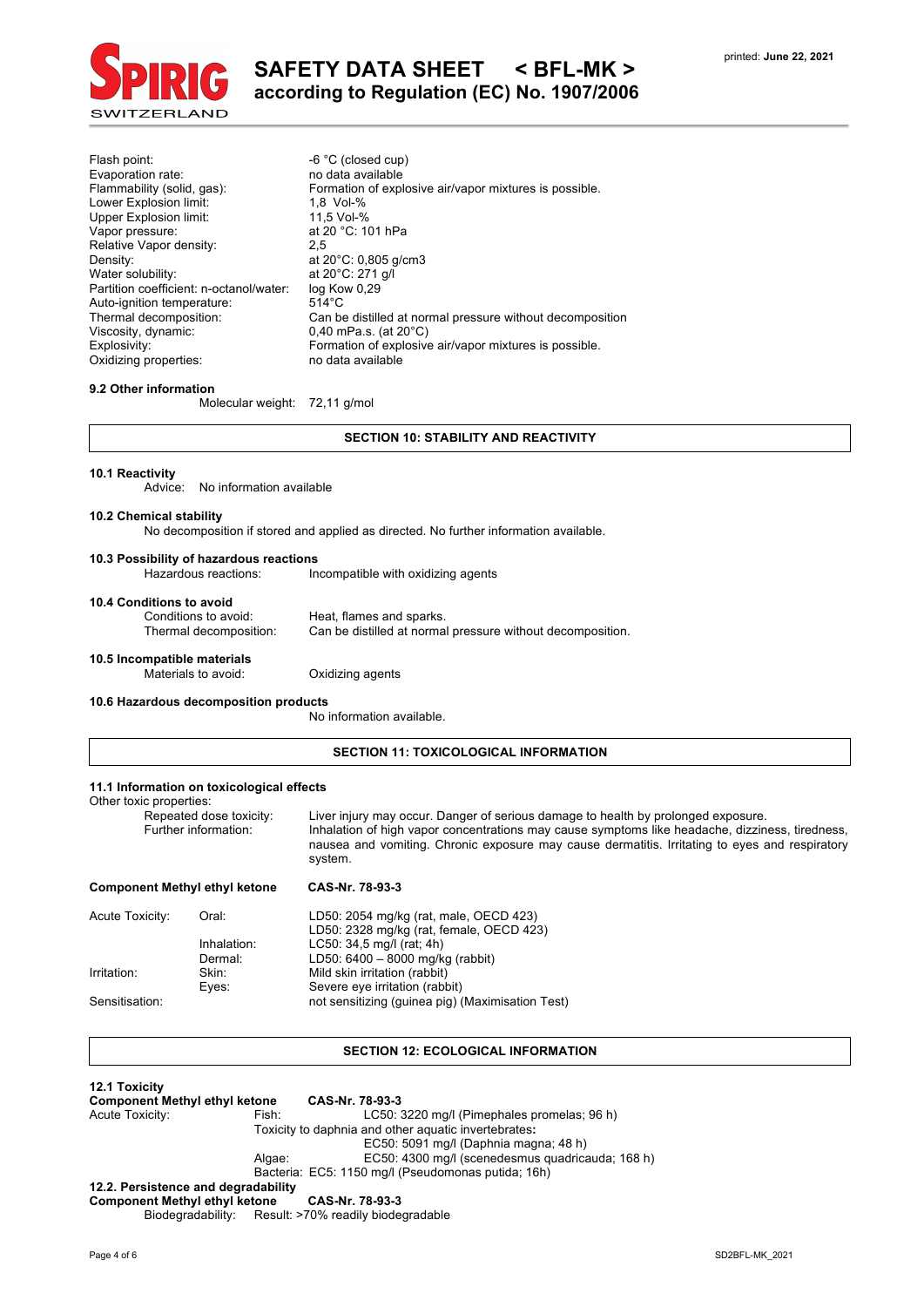

### **12.3 Bioaccumulative potential**

Result: Does not bioaccumulate.

# **12.4 Mobility in soil**

Result: No information available

# **12.5 Results of PBT and vPvB assessment**

Result: No information available

#### **12.6 Other adverse effects**

Additional ecological information: Do not flush into surface water or sanitary sewer system.

#### **SECTION 13: DISPOSAL CONSIDERATIONS**

# **13.1 Waste treatment methods**

Disposal together with normal waste is not allowed. Special disposal required according to local regulations. Do not let product enter drains.

# **Contaminated packaging**

Empty remaining contents. Risk of explosion. Empty containers should be taken to an approved waste handling site for recycling or disposal. Dispose of as unused product. Dispose of in accordance with local regulations.

# **SECTION 14: TRANSPORT INFORMATION**

**14.1 UN number** 1193

**14.2 UN proper shipping name** ADR/RID: ETHYL METHYL KETONE<br>IMDG, IATA: ETHYL METHYL KETONE ETHYL METHYL KETONE

### **14.3 Transport hazard class(es)**

|             | Class | Labels | Classification code | Hazard identification number | Tunnel restriction code<br>' EmS |
|-------------|-------|--------|---------------------|------------------------------|----------------------------------|
| <b>ADR</b>  |       |        | F                   | 33                           | D/E                              |
| RID         |       |        | Е٠                  | 33                           |                                  |
| <b>IMDG</b> |       |        |                     |                              | F-E. S-D                         |
| <b>IATA</b> |       |        |                     |                              |                                  |

14.4 Packaging group **II (ADR, RID, IMDG, IATA)** 

#### **14.5 Environmental hazards**

Labeling according to 5.2.1.8 ADR: no Labeling according to 5.2.1.8 RID: no Labeling according to 5.2.1.6.3 IMDG: no Classification as environmentally hazardous according to 2.9.3 IMDG: no Classified as "P" according to 2.10 IMDG: no

# **14.6 Special precautions for user**

not applicable

#### **14.7 Transport in bulk according to Annex II of MARPOL 73/78 and the IBC Code** IMDG: not applicable

# **SECTION 15: REGULATORY INFORMATION**

### **15.1 Safety, health and environmental regulations/legislation specific for the substance or mixture**

### **National regulations - Switzerland**

VOC (CH): Methylethylketon, ex. 2914.1200

EU. REACH: Annex XVII, Marketing and Use Restrictions (Regulation 1907/2006/EC), Listed Point Nos.: 40

# **National regulatory information**

| SZID:                        | 295225-33                                                     |
|------------------------------|---------------------------------------------------------------|
| Threshold quantity MAO:      | 20.000kg (list with substances and preparations (BAFU, 2006)) |
| Ordinance protection of air: | LRV (CH): chapter $72 -$ class 3 3                            |

#### **USA**

NFPA Hazard Rating: Health: 1 (Slightly Hazardous), Flammability: 3 (Highly Flammable), Reactivity: 0 (Stable)

# **Notification status – Methyl Ethyl Ketone:**

Page 5 of 6 SD2BFL-MK\_2021